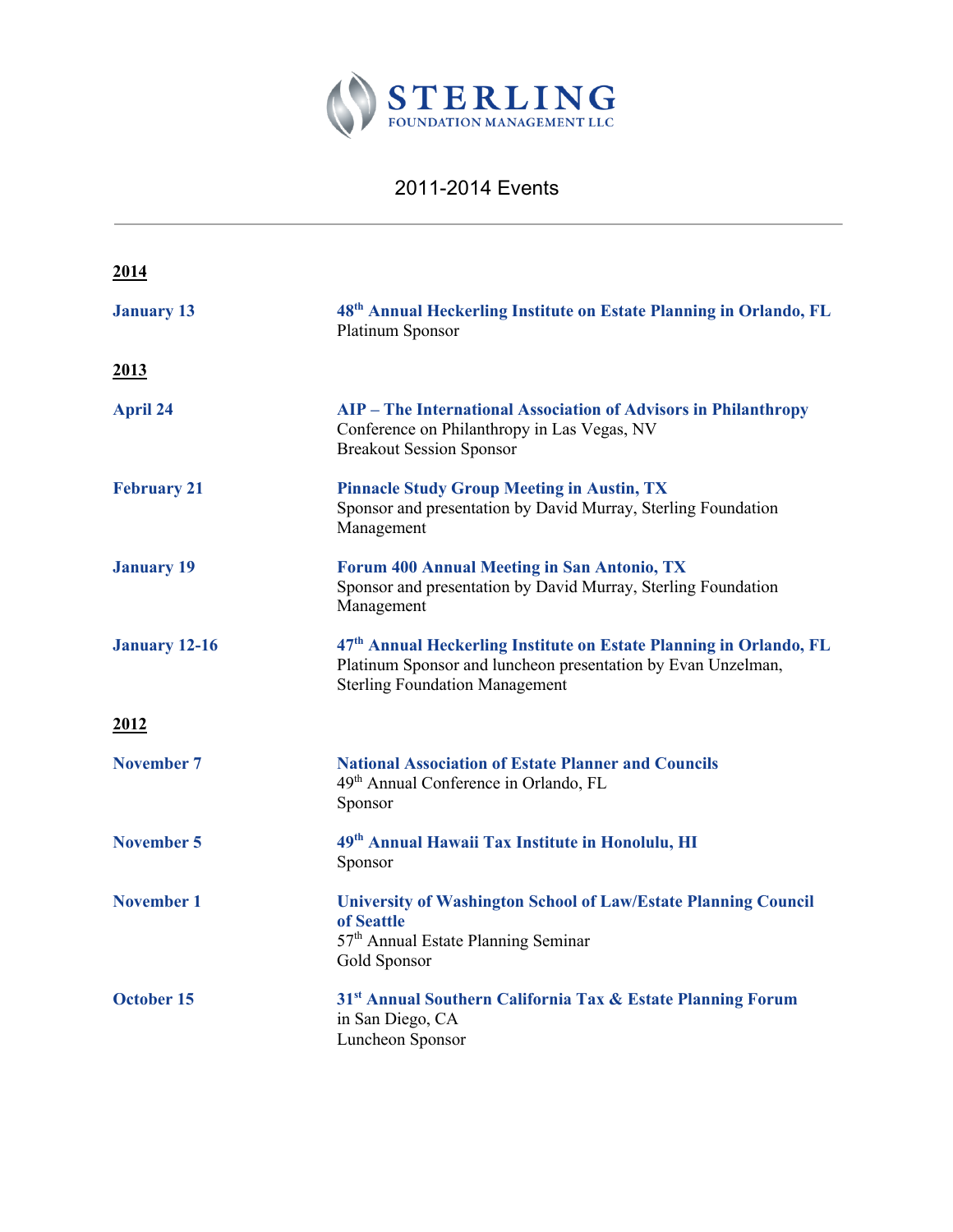| <b>September 6</b> | <b>Institute for Divorce Financial Analysts 2012 National Conference</b><br>Sponsor and presentation by David Murray, Sterling Foundation<br>Management                                                                                              |
|--------------------|------------------------------------------------------------------------------------------------------------------------------------------------------------------------------------------------------------------------------------------------------|
| <b>July 2</b>      | <b>American Institute of Certified Public Accountants</b><br>2012 Advanced Estate Planning Conference<br>Exhibitor                                                                                                                                   |
| <b>July 18</b>     | <b>2012 Planning for the Generations Symposium</b><br>Exhibitor                                                                                                                                                                                      |
| <b>May 22</b>      | <b>Stratos Wealth Partners Annual Meeting</b><br>Sponsor and presentation by David Murray, Sterling Foundation<br>Management                                                                                                                         |
| May 10             | <b>American Institute of Certified Public Accountants/American</b><br><b>Academy of Matrimonial Lawyers National Conference on Divorce</b><br>in Las Vegas, NV<br>Silver sponsor and presentation by David Murray, Sterling Foundation<br>Management |
| May 5              | <b>Essex Securities Wealth Opportunities Symposium in Las Vegas, NV</b><br>World Championship Sponsor and presentation by Scott Schoettlin,<br><b>Sterling Foundation Management</b>                                                                 |
| <b>April 30</b>    | <b>American Institute of Certified Public Accountants Conference on</b><br>Tax Strategies for the High-Income Individual in Las Vegas, NV<br>Exhibitor                                                                                               |
| <b>April 24</b>    | <b>Lincoln's Resource Group Annual Meeting in Las Vegas, NV</b><br>Sponsor and presentation by Evan Unzelman, Sterling Foundation<br>Management                                                                                                      |
| <b>May 3-5</b>     | <b>Financial Engineering Institute Wealth Blueprinting Symposium</b><br>Presentation by Sterling Foundation Management                                                                                                                               |
| <b>April 19</b>    | <b>AIP</b> - The International Association of Advisors in Philanthropy<br>Conference on Philanthropy in Rosemont, IL<br>Sponsor                                                                                                                      |
| <b>January 14</b>  | <b>Forum 400 Annual Meeting in San Antonio, TX</b><br>Sponsor and presentation by Scott Schoettlin, Sterling Foundation<br>Management                                                                                                                |
| <b>January 9</b>   | 46th Annual Heckerling Institute on Estate Planning in Orlando, FL<br>Platinum Sponsor                                                                                                                                                               |
| <u>2011</u>        |                                                                                                                                                                                                                                                      |
| <b>December 5</b>  | 48 <sup>th</sup> Annual Hawaii Tax Institute in Honolulu, HI<br>Sponsor                                                                                                                                                                              |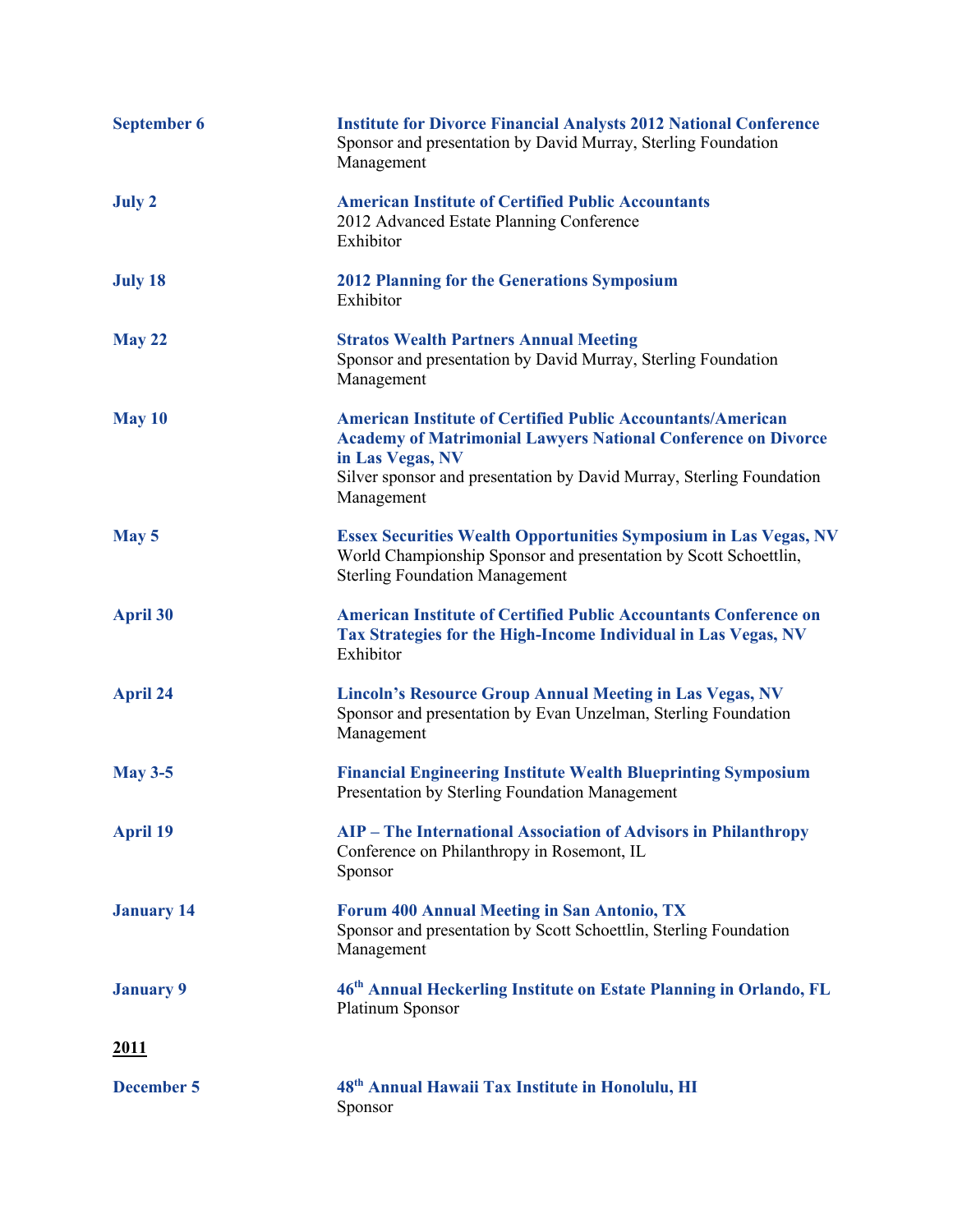| <b>November 16</b>  | <b>National Association of Estate Planner and Councils</b><br>48 <sup>th</sup> Annual Conference in San Antonio, TX<br>Sponsor                                                                        |
|---------------------|-------------------------------------------------------------------------------------------------------------------------------------------------------------------------------------------------------|
| <b>November 2</b>   | <b>American Association of Attorney-Certified Public Accountants</b><br>Fall Meeting and Education Conference in New York, NY<br>Sponsor                                                              |
| <b>October 26</b>   | 30 <sup>th</sup> Annual Southern California Tax & Estate Planning Forum<br>in San Diego, CA<br>Luncheon Sponsor and presentation by Evan Unzelman, Sterling<br><b>Foundation Management</b>           |
| <b>October 23</b>   | <b>New York University School of Continuing and Professional Studies</b><br>70 <sup>th</sup> Institute on Federal Taxation<br>Gold Sponsor                                                            |
| <b>October 13</b>   | <b>LPL Financial, Advisors' Round Table in Portland, OR</b><br>Sponsor and presentation by Daniel MacDonald, Sterling Foundation<br>Management                                                        |
| <b>October 12</b>   | Peak Advisor Alliance, Fall Excell Meeting in Omaha, NE<br>Sponsor                                                                                                                                    |
| <b>September 19</b> | 46 <sup>h</sup> Annual Southern Federal Tax Institute in Atlanta, GA<br>Exhibitor                                                                                                                     |
| <b>September 15</b> | 37th Annual Notre Dame Tax Institute in South Bend, IN<br>Silver Sponsor                                                                                                                              |
| <b>August 16</b>    | <b>Society of Financial Service Professionals</b><br>The Clinic for Advanced Professionals in Philadelphia, PA<br>Silver sponsor and presentation by Evan Unzelman, Sterling Foundation<br>Management |
| <b>July 20</b>      | 2011 Planning for the Generations Symposium in Chicago, IL<br>Luncheon Sponsor and presentation by David Murray, Sterling<br><b>Foundation Management</b>                                             |
| <b>July 18</b>      | <b>American Institute of Certified Public Accountants</b><br>Advanced Estate Planning Conference in Boston, MA<br>Silver Sponsor and presentation by Evan Unzelman, Sterling Foundation<br>Management |
| <b>May 16</b>       | <b>Investment Management Consultants Association in Las Vegas, NV</b><br>Exhibitor                                                                                                                    |
| <b>May 13</b>       | <b>Financial Planning Association of Dallas-Fort Worth</b><br>Spring Financial Planning Symposium in Frisco, TX<br>Gold Sponsor and presentation by Evan Unzelman, Sterling Foundation<br>Management  |